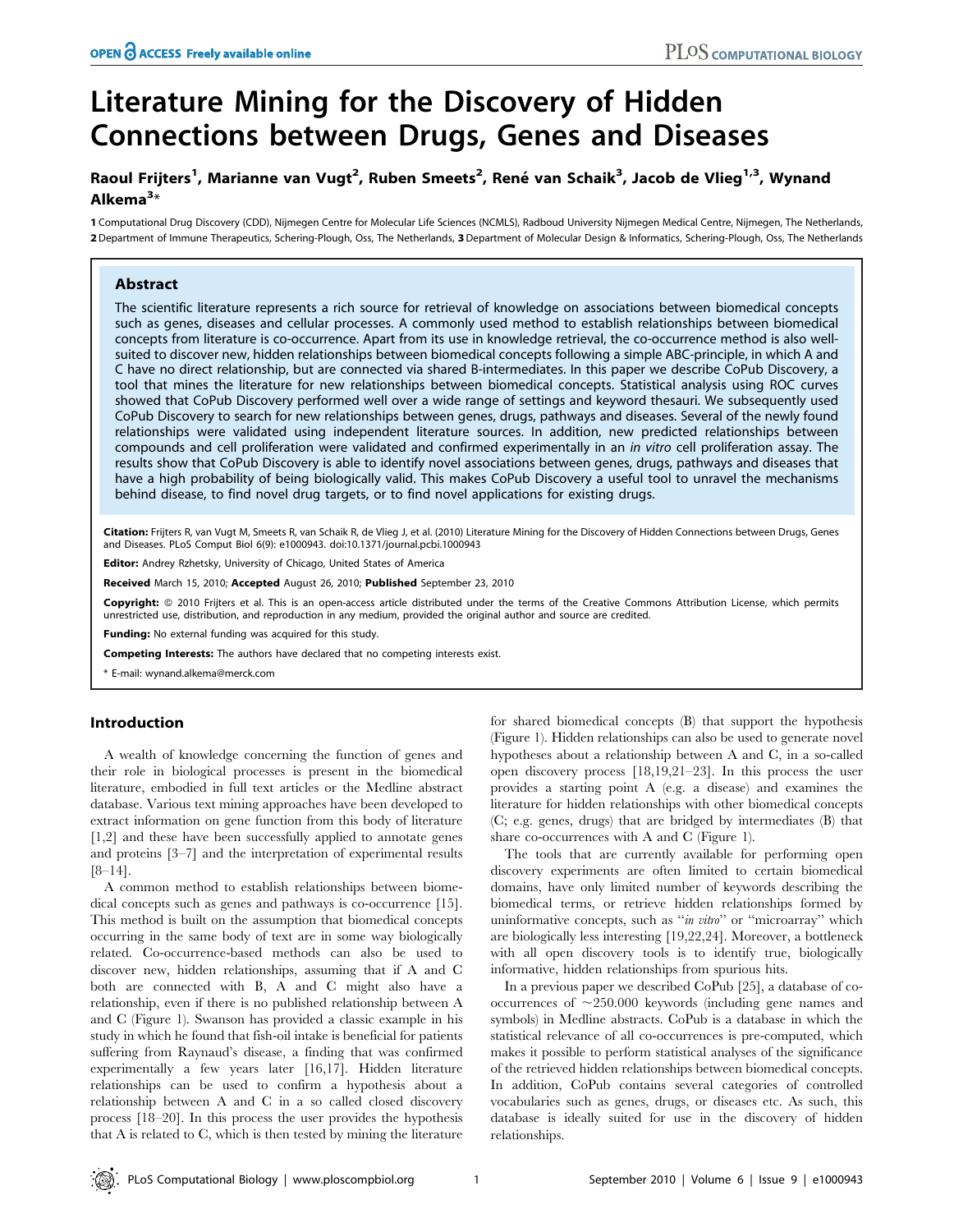# Author Summary

The biomedical literature is an important source of knowledge on the function of genes and on the mechanisms by which these genes regulate cellular processes. Several text mining approaches have been developed to leverage this rich source of information by automatically extracting associations between concepts such as genes, diseases and drugs from a large body of text. Here, we describe a new method that extracts novel, not yet recognized associations between genes, diseases, drugs and cellular processes from the biomedical literature. Our method is built on the assumption that even if two concepts do not have a direct connection in literature, they may be functionally related if they are both connected to an overlapping set of concepts. Using this approach we predicted several novel connections between genes, diseases, drugs and pathways. Our results imply that our method is able to predict novel relationships from literature and, most importantly, that these newly identified relationships are biologically relevant. Our method can aid the drug discovery process where it can be used to find novel drug targets, increase insight in mode of action of a drug or find novel applications for known drugs.

In this paper we describe CoPub Discovery, a method that uses the CoPub database for the open and closed discovery of hidden literature relationships. Statistical analysis of the results using ROC curves show that with CoPub Discovery true hidden relationships can be distinguished from true negatives. Application of this method in open ended retrieval of hidden relations yielded novel hypotheses about gene-disease, drug-disease and drugbiological process relationships which were validated bibliographically. Moreover, we used CoPub Discovery to identify two novel compounds that would interact with cell proliferation. Experimental validation showed that these compounds dose dependently inhibited T-cell proliferation.

# Results

#### CoPub Discovery performance evaluation

As described above the challenge in the discovery of hidden relationships is to robustly discriminate true, biologically relevant, relationships (TP) from spurious, false positive hits (FP). We used Receiver Operating Characteristic (ROC) curve analyses to evaluate the ability of CoPub Discovery to distinguish TP from FP hidden relationships using literature partitioning as described in detail in the Materials and Methods section and outlined in Figure 2. All the ROC curves had AUCs (Area Under the Curve) higher than the AUC of the curve for no discrimination (Figure 3). High AUC's were obtained for all types of hidden relationships and a wide range of combinations of settings for inclusion of the intermediates. Re-running the analysis with alternative scoring schemes, such as the average instead of the minimal R-scaled scores between A and B, and B and C or using the average of only the 5 top scoring intermediates or using drugs rather than genes as intermediates yielded similar results (data not shown). As an additional measure of performance of CoPub Discovery, we calculated the time lag between the average publication date of all A–B and B–C intermediates and compared this date with the date of first appearance of A and C in the literature (Figure 4). The average time lag was 6.5 years, which is an indication to which extent discoveries can be accelerated when this type of hypothesis generation is used.

Taken together, these results show that CoPub Discovery is a robust method that can be applied to quickly detect a variety of biologically relevant hidden relationships.

#### Case studies

After the formal validation with ROC curves we used CoPub Discovery to study a number of cases in an open discovery approach. We now used all Medline abstracts published before May 1, 2007 to find hidden relationships between genes, pathways, drugs and diseases. For each hidden relationship an inferred R-scaled score (Ri) was calculated. The biological rationale of the hidden relations with the highest Ri were studied in more detail using the



Figure 1. ABC-principle of hidden relationships in literature. Hidden relationships in literature between biomedical concepts (e.g., genes, diseases, drugs), for which A and C have no direct relationship, but are connected indirectly via B-intermediates, can be analyzed in a closed discovery or open discovery setting. The inferred R-scaled (R<sub>i</sub>) score between A and C, which is a measure for the strength of a hidden relationship, is calculated by summation of the R-scaled scores of the weakest links (i.e. lowest R-scaled score), divided by the number of intermediates. doi:10.1371/journal.pcbi.1000943.g001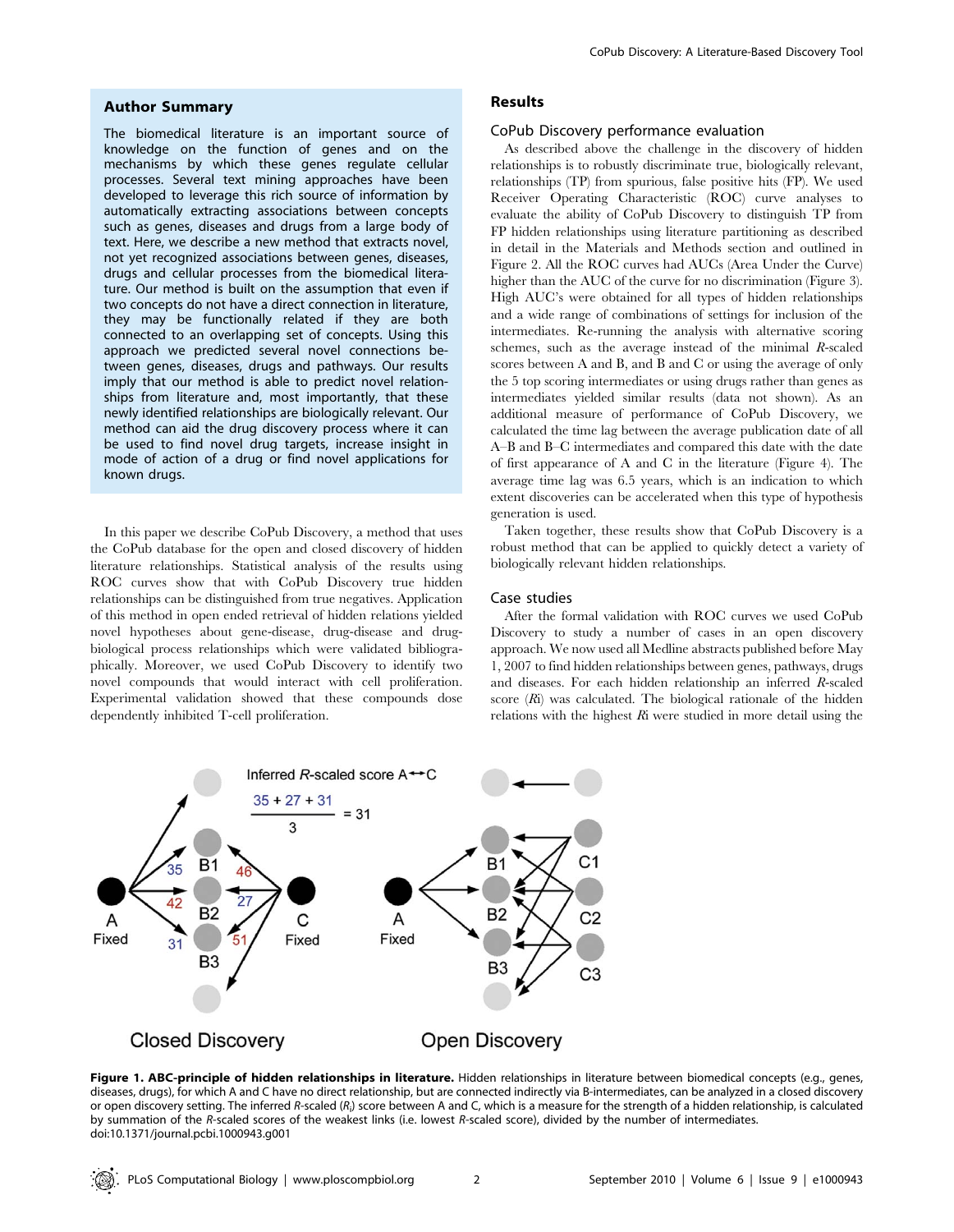

Figure 2. CoPub Discovery validation by literature-partitioning. A literature-partitioning analysis was performed to evaluate CoPub Discovery's ability to filter true positive (TP) from false positive (FP) hidden relationships in literature. Abstracts published in the year 2000 up to May 1, 2007 were used to validate relationships inferred from abstracts published before the year 2000. doi:10.1371/journal.pcbi.1000943.g002



Figure 3. CoPub Discovery statistical evaluation. Receiver Operating Characteristic (ROC) curve analyses were performed to statistically evaluate the ability of CoPub Discovery to distinguish true positive (TP) from false positive (FP) hidden relationships in literature. In this figure, ROC curves are shown of gene-disease, drug-disease and drug-biological process hidden relationship analyses for several intermediate inclusion criteria. For each tested setting, the false positive rate was plotted against the true positive rate for each inferred R-scaled ( $R_i$ ) score cutoff. doi:10.1371/journal.pcbi.1000943.g003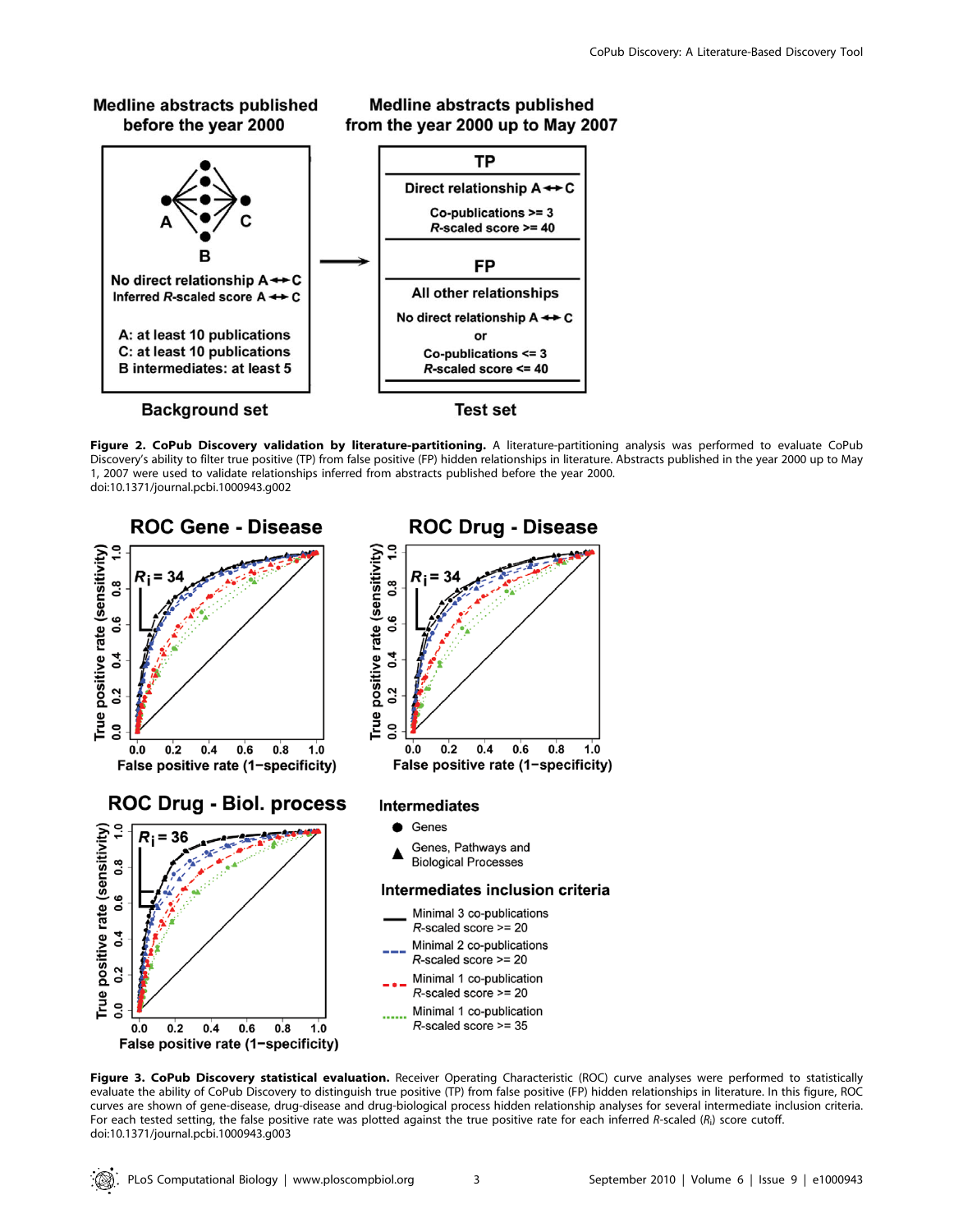

Figure 4. Time lag between prediction and first appearance of hidden relationships in literature. The time lag between the data needed for prediction of a hidden relationship and its actual assertion in literature is plotted for 1000 hidden relationships. For each hidden relationship, the average publication date of all A–B and B–C literature appearances was calculated and compared with the date on which A and C were first mentioned in the literature. Note: the data was derived from the literature-partitioning analysis. doi:10.1371/journal.pcbi.1000943.g004

underlying literature that describes the connecting intermediates, as provided in the CoPub Discovery output.

Case study 1: Disease-gene hidden relationships. Graves' disease (GD) is a complex autoimmune thyroid disorder, which is characterized by hyperthyroidism (i.e. over-production of thyroid hormones). Auto-antibodies against the thyroid-stimulating hormone receptor were shown to be responsible for the hyperthyroidism in GD [26]. The mechanisms behind the onset of GD are not completely understood, but it is thought that the development of GD depends on complex interactions among environmental and genetic factors [27].

CoPub Discovery was used to identify genes that might play a role in GD, but with no known relationship with GD. The analysis was conducted allowing only genes as intermediates. Several genes were found in literature with a hidden relationship with GD that had a Ri score above the significance cutoff (Table 1a). At the top of the gene list, connected with 21 genes to GD, is Programmed cell death 1 (PDCD1).

PDCD1 is a cell surface receptor that regulates T-cell proliferation and activation, which was linked in earlier studies to autoimmune diseases like type 1 diabetes and rheumatoid arthritis [28,29]. Genetic studies, published after May 1, 2007 (which was not used for constructing the relationship between PDCD1 and GD) showed that small genetic effects within PDCD1 contribute to the development of GD [30,31], and confirms that the proposed association between PDCD1 and GD by CoPub Discovery is indeed biologically relevant. One of the genes that was identified as an intermediate between PDCD1 and GD is

Table 1. Prediction of novel relationships between biomedical concepts using the open discovery setting.

| a) Graves' Disease - Gene Hidden Relationships                  |                      |                |
|-----------------------------------------------------------------|----------------------|----------------|
| Gene                                                            | <b>Intermediates</b> | R <sub>i</sub> |
| Programmed cell death 1 (PDCD1)                                 | 21                   | 34.3           |
| CD74 molecule, major histocompatibility complex class II (CD74) | 20                   | 35.4           |
| TAP binding protein (TAPBP)                                     | 19                   | 34.4           |
| CD8b molecule (CD8B)                                            | 18                   | 34.6           |
| CD84 molecule (CD84)                                            | 17                   | 34.4           |
| b) Milnacipran - Disease Hidden Relationships                   |                      |                |
| Disease/disorder                                                | <b>Intermediates</b> | Яi             |
| Obsessive-Compulsive Disorder                                   | $\overline{7}$       | 37.3           |
| Serotonin Syndrome                                              | 5                    | 45.6           |
| Serotonin Syndrome                                              | 5                    | 45.6           |
| Drug withdrawal symptoms                                        | 5                    | 36.8           |
| Tardive Dyskinesia                                              | 5                    | 36.2           |
| Attention Deficit Hyperactivity Disorder                        | 5                    | 35.4           |
| c) Pitavastatin - Biological Process Hidden Relationships       |                      |                |
| <b>Biological process</b>                                       | <b>Intermediates</b> | R <sub>i</sub> |
| Monocyte Activation                                             | 26                   | 36.0           |
| Endothelial Cell Differentiation                                | 25                   | 37.2           |
| Osteoblast Differentiation                                      | 22                   | 36.6           |
| Adipocyte Differentiation                                       | 22                   | 36.0           |
| Intracellular signalling Cascade                                | 19                   | 37.1           |

The following intermediate inclusion criteria were used to calculate the hidden relationships: minimal number of co-publications between keywords: at least 3; minimal R-scaled score between keywords: at least 20; intermediates used: genes (A and B), and genes, pathways and biological processes (C); literature: till May 1, 2007. The significance cutoff of  $R_i$  scores were set to a maximum false-positive rate of 0.1, which was set to 34 for disease-gene and drug-disease relationships, and set to 36 for drug-biological processes hidden relationships, as calculated in the literature partitioning analysis (Figure 2). doi:10.1371/journal.pcbi.1000943.t001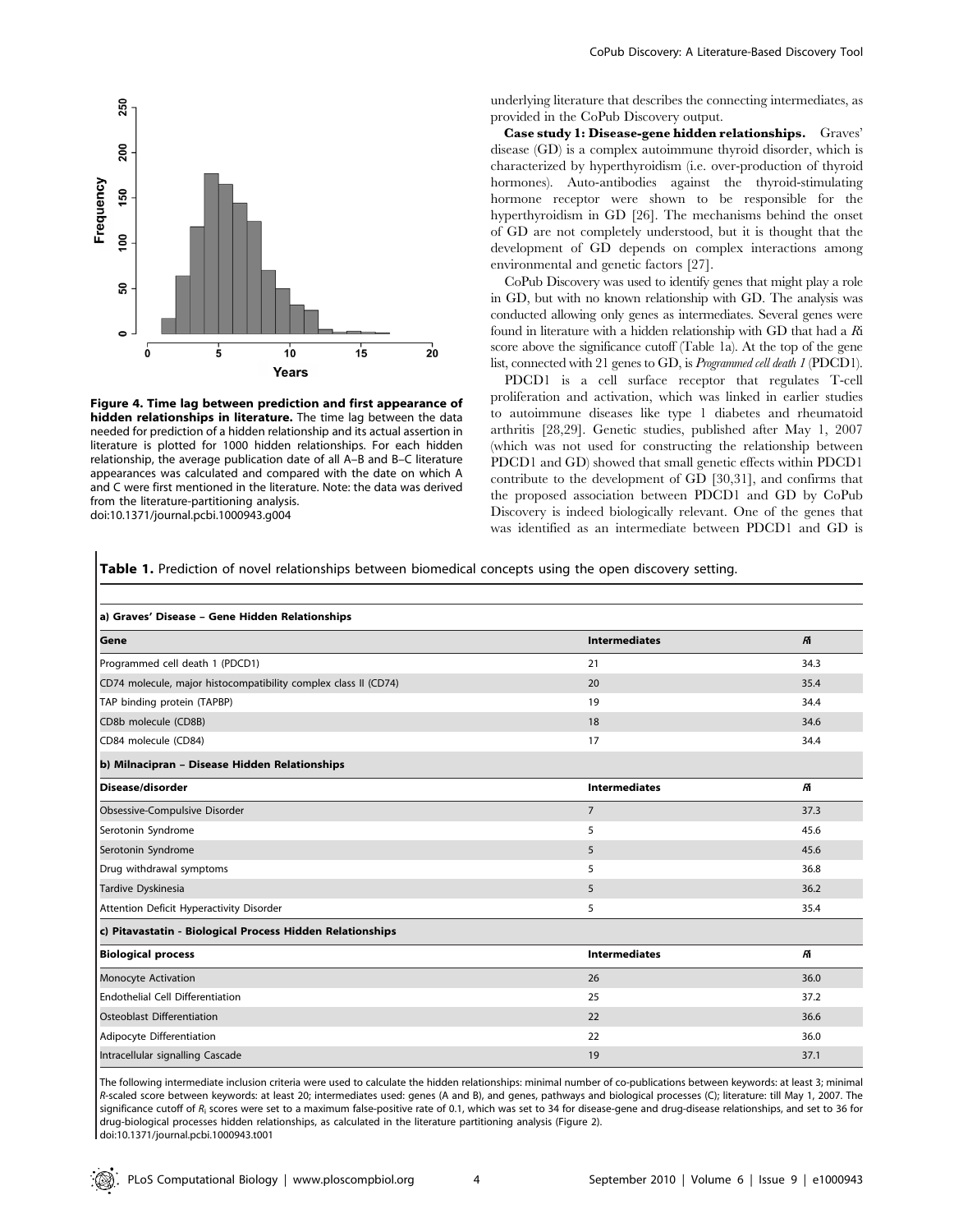Cytotoxic T lymphocyte-associated antigen 4 (CTLA4) (Figure 5a). CTLA4, like PDCD1, is a negative regulator of T-cell activation [32], and polymorphisms in this gene are associated with the onset of GD [33,34]. Studies report that CTLA4 and PDCD1 act as coinhibitors of T-cell proliferation and activation [35,36]. This functional association between PDCD1 and CTLA4 explains the relationship between PDCD1 and GD, and indicates that the CoPub Discovery predicted association between PDCD1 and GD was correctly identified based on biological knowledge.

Case study 2: Drug-disease hidden relationships. Milnacipran, a serotonin and noradrenalin reuptake inhibitor (SNRI), is a regularly prescribed drug to treat depression [37]. SNRIs prevent the reuptake of serotonin and noradrenalin by pre-synaptic cells, and thereby increase the extracellular availability of serotonin and noradrenalin to bind to post-synaptic receptors, which enhances their biological effect [38].

Depression is often accompanied by chronic pain. Therefore, antidepressants like milnacipran also become more widely applied to treat chronic pain [39,40]. Serotonin and noradrenalin act as key mediators in various biological processes, and therefore SNRIs, due to their dual action of preventing reuptake of both serotonin and noradrenalin, are used to treat a range of distinct disorders.

We used CoPub Discovery to predict new applications for milnacipran. Several disorders were found by CoPub Discovery that had a significant, hidden relationship in literature with milnacipran using genes as intermediates (Table 1b). The top scoring disorder, connected with 7 gene intermediates, is obsessive compulsive disorder (OCD).

OCD is a common chronic anxiety disorder that can have disabling effects on both adults and children. OCD is characterized by recurrent obsessions and uncontrolled compulsions such as repetitive behavioral or mental acts that are performed in response to an obsession [41]. Marble-burying behavior in mice is recognized as a model for OCD [42]. In this model, inhibition of marble burying is correlated with reduction of anxiety, which can be achieved by treatment with selective serotonin reuptake inhibitors (SSRIs) [43]. Several studies have shown that in addition to SSRIs, SNRIs are also promising drug candidates for treatment of OCD [44,45]. Again, to validate the predicted association between milnacipran and OCD, we inquired the literature from May 1, 2007 until present for studies that report on a functional relationship between milnacipran and OCD. Indeed, in a study published after May 1, 2007, milnacipran was found to significantly inhibit marble-burying behavior in mice [46], which demonstrates that the inferred relationship between milnacipran and OCD by CoPub Discovery appears biologically valid.

Two genes that connect milnacipran and OCD are the norepinephrine transporter SLC6A2 and the serotonin transporter SLC6A4 (Figure 5b). Milnacipran, SLC6A2 and SLC6A4 are linked in literature by studies that report on the inhibitory effect of milnacipran on norepinephrine and serotonin uptake [47,48], whereas susceptibility to OCD was linked in literature to polymorphisms in SLC6A4 and SLC6A2 [49,50]. These reports underpin a functional relationship between milnacipran and OCD, and shows that the predicted relationship between milnacipran and OCD by CoPub Discovery can be well explained by the biology of the intermediates.

Case study 3: Drug - biological process hidden relationship. Pitavastatin is a new synthetic inhibitor of 3 hydroxy-3-methyl glutaryl coenzyme A (HMG-CoA) reductase, which was shown to be a potent cholesterol-lowering agent [51]. The short-term and long-term lipid-modifying effects of pitavastatin have already been investigated in subjects with

familial hypercholesterolemia, hypertriglyceridemia and type 2 diabetes mellitus [51], and the drug has been in Phase III trials in Europe, US and Japan [52].

The primary effect of a drug on its target and on related cellular processes is in many cases well known, whereas other beneficial, pleiotropic effects are often less well understood or are not immediately clear from literature. To predict additional cellular effects of pitavastatin and to understand its mode of action, CoPub Discovery was used predict relationships between biological processes and pitavastatin using genes and biological processes as intermediates.

It appeared that the four top scoring biological processes represent cell differentiation processes (Table 1c). To assess whether pitavastatin indeed affects cell differentiation, we inspected the literature from after May 1, 2007 that report on such an association. For adipocyte differentiation, indeed a direct link between pitavastatin administration and cell differentiation was reported [53]. In this study, pitavastatin was shown to have an inhibitory effect on preadipocyte differentiation into mature adipocytes by attenuating the expression of Peroxisome proliferator activated receptor gamma (PPAR $\gamma$ ), a known inducer of adipogenesis [54,55] and one of the intermediates in the hidden relationship between pitavastatin and adipocyte differentiation. This indicates that the predicted linkage between pitavastatin and adipocyte differentiation by CoPub Discovery is very likely and merits further research.

Pivastatin is connected to monocyte activation/differentiation with 26 intermediates (Table 1c). Activation of monocytes induces monocyte migration to sites of inflammation and induces differentiation of monocytes into macrophages, dendritic cells and osteoclasts [56,57]. Inspection of the intermediates identified, among others, Chemokine (C-C motif) ligand 2 (CCL2, also known as  $MCP1$ ) and  $PPAR\gamma$  (Figure 5c). The literature that links monocyte activation and differentiation to CCL2 and CCL2 to pitavastatin, show that CCL2 is an inducer of monocyte activation and migration [58] and that pitavastatin attenuates gene expression of CCL2 in smooth muscle and endothelial cells [59,60]. This raises the hypothesis that pitavastatin is able to block monocyte activation and migration by downregulation of CCL2 gene expression in CCL2-secreting cells.

Similarly, the literature shows that pitavastatin downregulates the expression of PPAR $\gamma$  in macrophages [61]. The expression of  $PPAR\gamma$  is upregulated in activated monocytes/macrophages and  $PPAR\gamma$  plays a role in induction of differentiation of macrophages into foam cells [62], raising the possibility that by downregulating  $PPAR\gamma$  expression, pitavastatin is able to suppress activation and differentiation of monocytes into macrophages. The hypothesis that pitavastatin is linked to cell differentiation is in line with studies on simvastatin, which is also a HMG-CoA reductase inhibitor, that was shown to affect cell differentiation [63,64].

Altogether, pitavastatin is strongly linked to cell differentiation by CoPub Discovery. In cardiovascular disease, aberrant differentiation of macrophages into foam cells leads to plaque formation at vascular endothelium cells and can cause occlusion of blood vessels [65], whereas over-abundance of adipocytes causing obesity is considered to be a major risk factor for type II diabetes [66]. Although the beneficial effect of pitavastatin on atherosclerosis and diabetes has been well recognized [51], the underlying mechanisms on how pitavastatin initiates these effects have remained elusive. Based on the results of CoPub Discovery, it might be hypothesized that pitavastatin might prevent foam cell formation by blocking monocyte differentiation via suppression of CCL2 and PPAR<sub>Y</sub> expression. Furthermore, the proposed relationship between pitavastatin and adipocyte differentiation, which was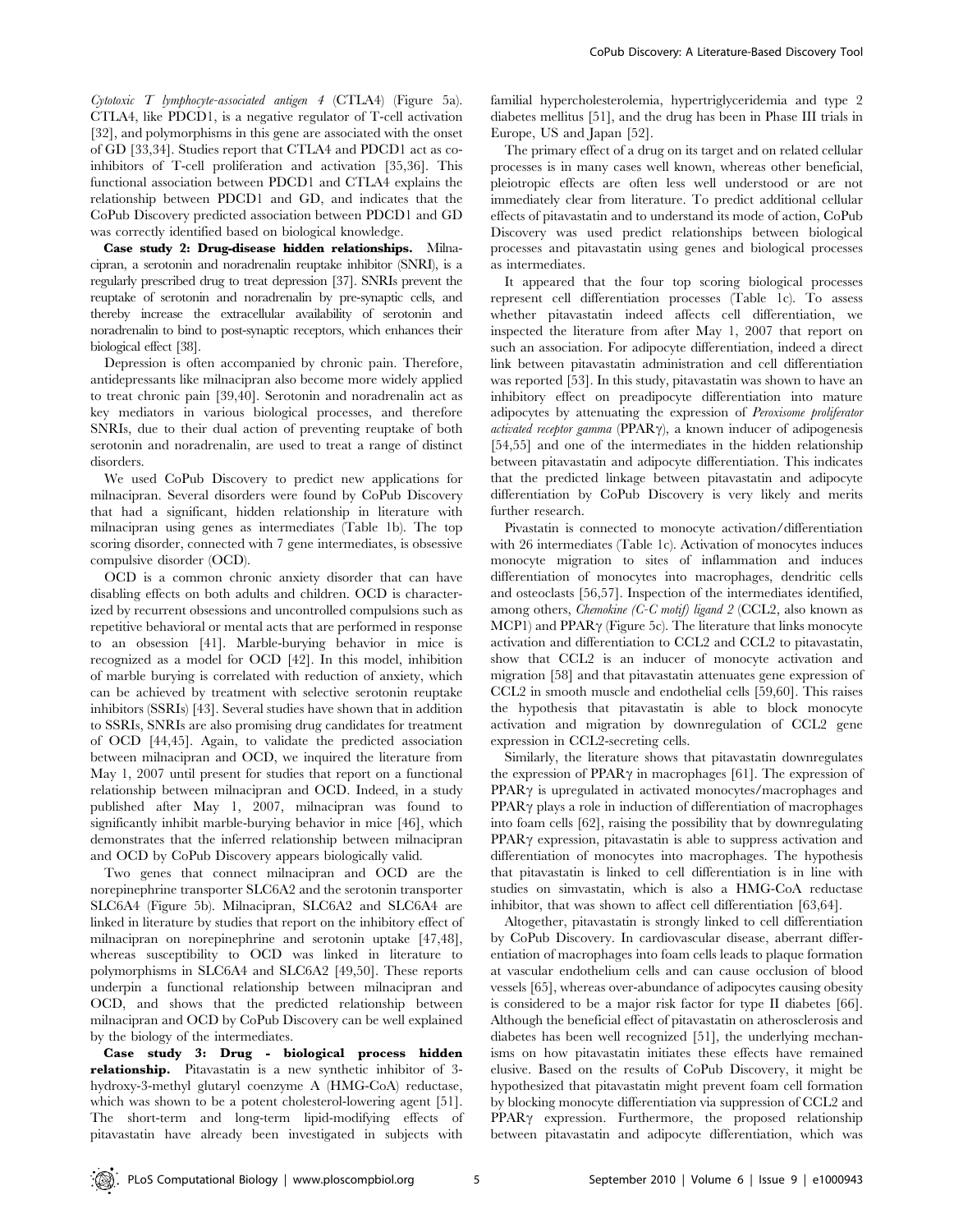

Figure 5. Novel predicted relationships. Hidden relationships are visualized between a) Graves' disease and Programmed cell death 1 (PDCD1), b) milnacipran and obsessive-compulsive disorder, and c) pitavastatin and monocyte activation. A and C biomedical concepts are represented as red circles (genes) or red squares (disease, drug or biological process), whereas B-intermediates are represented as blue circles (genes) and orange squares (pathways and biological processes). The edges between nodes represent co-publications in Medline abstracts. doi:10.1371/journal.pcbi.1000943.g005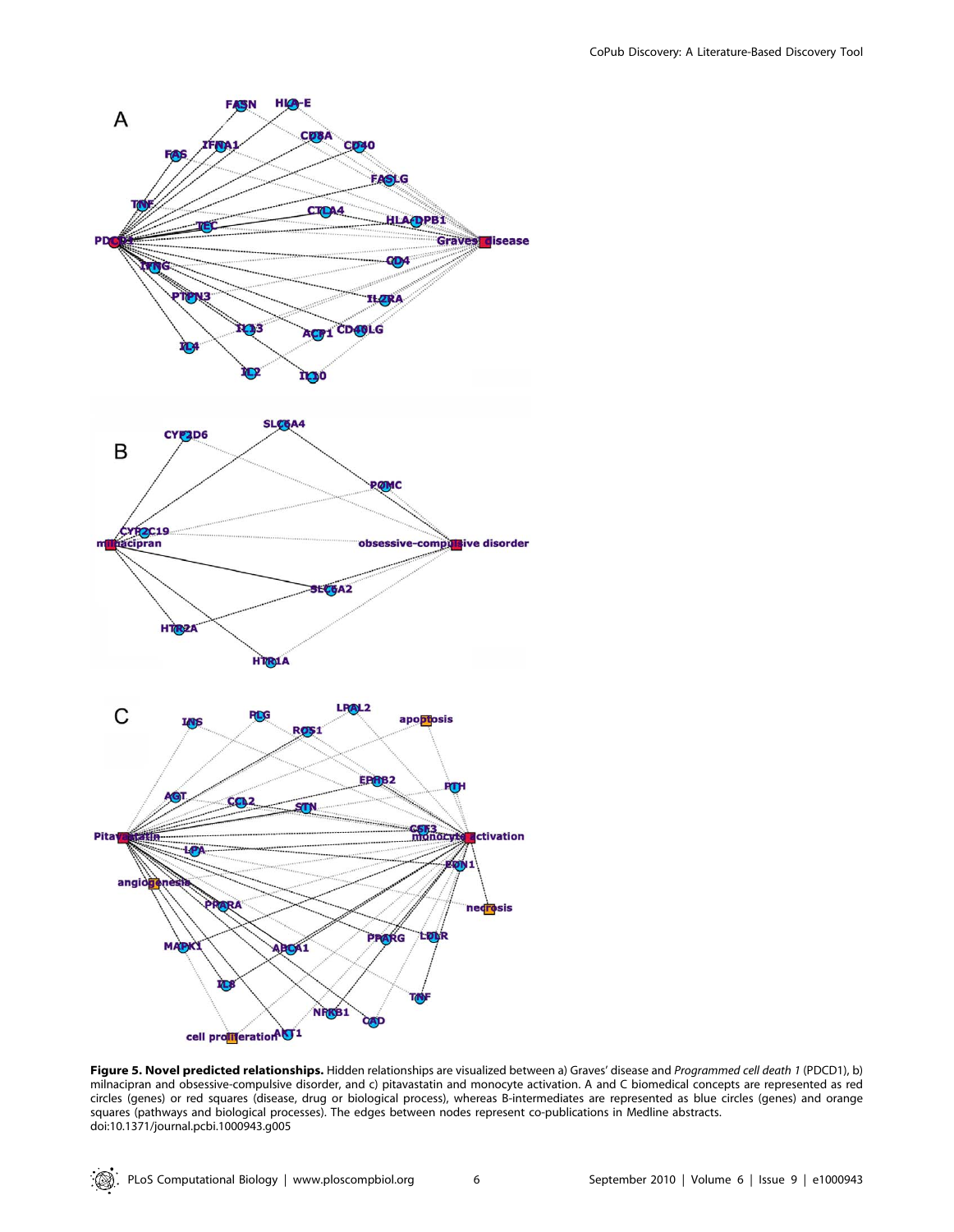confirmed in the literature [53], may explain the beneficial effect of pitavastatin on obesity and diabetes [66].

Taken together, the results of CoPub Discovery show that this tool is well-suited to predict mechanisms of drug action and to derive hypothesis about the biological pathways that are involved.

Case study 4: Biological process - drug hidden relationship. To experimentally test a number of predicted relationships we used CoPub Discovery to search for drugs that could interfere with cell proliferation, a process for which assays are readily available. Several drugs were found to have a significant hidden relationship when using genes as intermediates with the term 'cell proliferation' (Table 2). From this list, two topscoring compounds; dephostatin, a protein tyrosine phosphatase inhibitor [67], and damnacanthal, a protein tyrosine kinase inhibitor [68], were selected to test their hypothesized association with cell proliferation in an in vitro cell assay.

Human peripheral blood mononuclear cells (PBMCs) were preincubated with damnacanthal or dephostatin for concentrations ranging from 0.01 to 10  $\mu$ M, followed by incubation with CD3/ CD28 antibodies, which triggers T lymphocyte proliferation. Both damnacanthal and dephostatin inhibited proliferation of PBMCs for concentrations in the  $\mu$ M-range, with EC<sub>50</sub>'s of 2.67  $\mu$ M and 1.96  $\mu$ M respectively (Figure 6). Cell viability and apoptosis were not affected by damnacanthal and dephostatin indicating that damnacanthal and dephostatin specifically inhibit cell proliferation.

An earlier study showed that damnacanthal inhibits Ras function [69], which provides a mechanism of action of how damnacanthal might influence cell proliferation, as Ras oncogenes are involved in cell cycle regulation. A study performed prior May 2007 showed that dephostatin inhibits the growth of Jurkat cells [70], therefore it can be argued that the inhibitory effect of dephostatin on cell proliferation was already known. However the term 'cell proliferation' was not mentioned in the abstract of this paper and therefore CoPub Discovery qualified the relationship between dephostatin and 'cell proliferation' as novel.

These experiments provide evidence that the predicted hidden relationships with CoPub Discovery of damnacanthal and dephostatin with cell proliferation were indeed correct.

# Discussion

In this paper we described CoPub Discovery, a web-based tool that mines the Medline database for novel relationships between genes, diseases, drugs and pathways. The results show that using hidden relationships, we can successfully identify novel disease-

Table 2. Prediction of novel links between cell proliferation and drugs using open discovery.

| Drug Name    | # Intermediates | Ri   |  |
|--------------|-----------------|------|--|
| Dephostatin  | 22              | 36.8 |  |
| Damnacanthal | 15              | 37.2 |  |
| Aniracetam   | 14              | 36.4 |  |
| Mizolastine  | 12              | 36.2 |  |
| Betaseron    | 12              | 36.2 |  |

The following intermediate inclusion criteria were used to calculate the hidden relationships: minimal number of co-publications between keywords: at least 2; minimal R-scaled score between keywords: at least 20; intermediates used: genes; literature: till May 1<sup>st</sup> 2007. The significance cutoff of  $R_i$  scores were set to a maximum false-positive rate of 0.1, which was set to 36 for the used settings, as calculated in the literature partitioning analysis (Figure 2). doi:10.1371/journal.pcbi.1000943.t002



Figure 6. In vitro cell proliferation assay validates CoPub Discovery's prediction. The predicted influence of damnacanthal (red line and bullets) and dephostatin (blue line and triangles) on cell proliferation was tested in an in vitro cell assay. For both damnacanthal and dephostatin, the percentage of inhibition was measured and plotted against compound concentration. Both compounds were shown to inhibit cell proliferation in PBMCs when using concentrations in the 1 to 10  $\mu$ M-range. The EC<sub>50</sub> was estimated at 1.96  $\mu$ M for dephostatin and for damnacanthal at 2.67 µM. doi:10.1371/journal.pcbi.1000943.g006

related genes, generate novel hypotheses on drug mode of action and predict novel lead compound applications.

Drug discovery is a difficult and time-consuming process. Despite the strong increase in funding of research and development the last decade, the number of drugs that reach the market each year is lagging behind [71]. Several strategies have been adopted to bridge this gap. The use of systems biology for gaining better knowledge on the mechanisms of drug action and toxicity [72–75] and the use of biomarkers that are predictive for a certain biological outcome [76–78], are widely used solutions to improve decision making. In addition, drug repositioning, which is the use of existing drugs for new applications, is another area that is gaining much attention as a means to boost drug development [79]. Several text mining solutions have been developed to assist in and speed up the above strategies.

In a recent paper, Compillos et al. showed how text mining of drug labels, can be used to infer whether two drugs share the same target [80]. Our study identified several novel targets for known drugs, based on a different algorithm and another text corpus. This indicates that mining of literature is an interesting and fruitful approach to identify new drug-target relations, a first step in developing drugs towards new applications.

Detailed knowledge of the mechanism of action of a drug and the biological processes that are targeted by a drug is of importance for fine tuning drugs and biomarker discovery. In an earlier study, we showed that the application of text mining on expression data from a toxicogenomics experiment yielded detailed insight in the mode of toxicity of the tested compounds [13]. With the hidden relationship algorithm presented in this paper we provide a text mining tool that is independent of gene expression data, to improve the understanding of a drug's mechanism of action and the pathways targeted by that drug.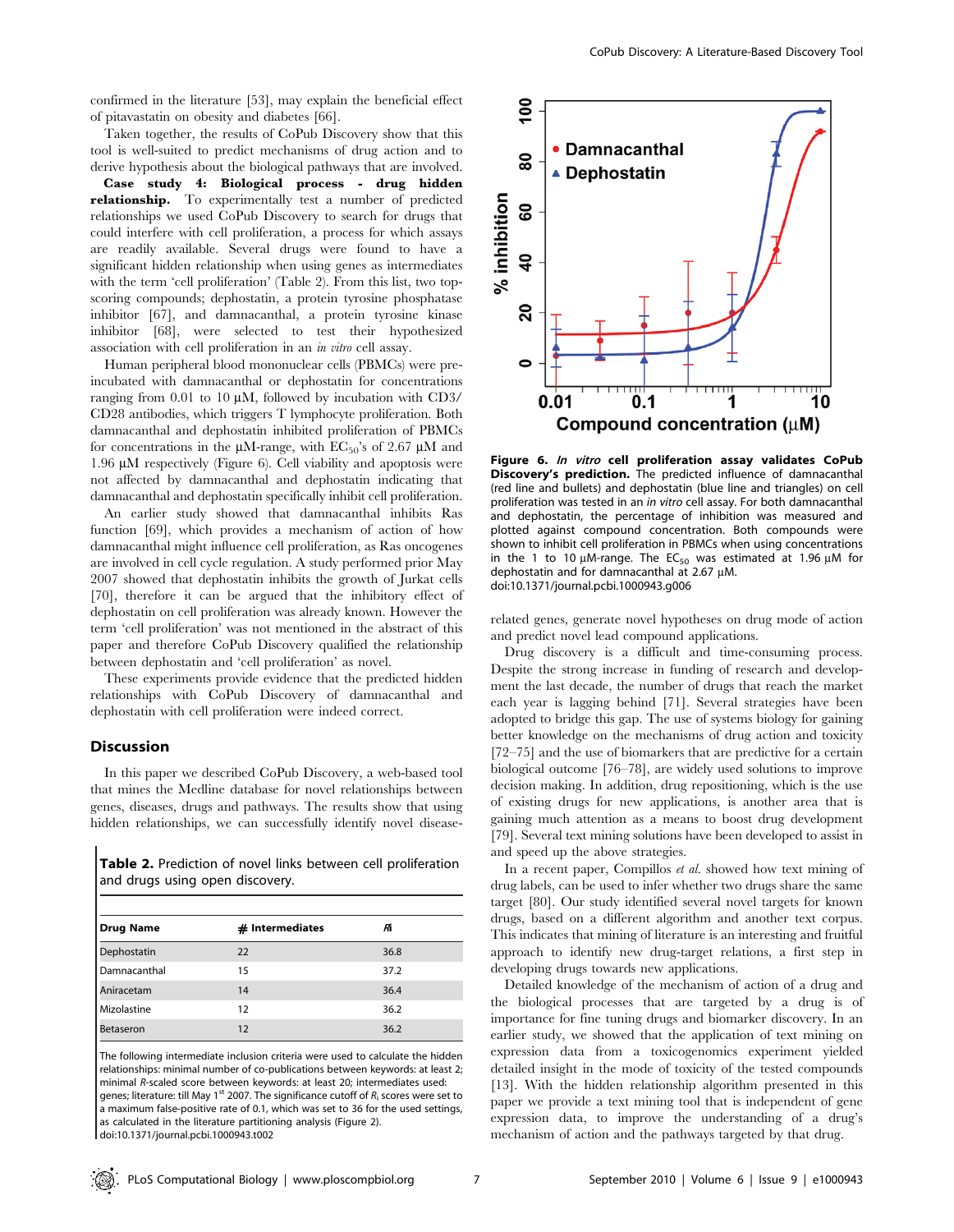Although CoPub Discovery is successful in identifying novel, biologically relevant relationships in literature, several improvements may be envisioned. For example, incorporation of additional evidence for true relationships between concepts from sources other than literature, such as protein-protein interaction data or gene co-expression data, could help prioritize relationships by biological relevance. Furthermore, an additional measure of confidence could come from analyzing the relationships between the intermediates that connect A and C. A highly interconnected set of intermediates could indicate/validate higher biological relevance compared to a set with few interconnections.

Co-occurrence-based text mining does not capture the type of the extracted relationships (e.g. A binds, blocks, induces B). Therefore, in the CoPub Discovery web server the results are linked to the original abstracts in which the relationships were found. This enables the scientist to read the facts to uncover the type of relationship between A and C. A good starting point for discovery would be to look for intermediate nodes (B) that have the highest R-scaled scores for both node A and node C, because they have the strongest link between A and C. After selecting a few of these nodes, the researcher can perform a detailed analysis on the functional association between A and C by reading the abstracts in which A and B, and B and C are mentioned. Additionally, incorporation of natural language processing in hidden relationship analysis could assist in determining the type and direction of the relationship between A and C.

In the validation procedure of CoPub Discovery using ROC curve analysis we define FPs as A–C relationships that are predicted in the literature before the year 2000 that were not detected in subsequent literature. It might be well true that a FP is in fact a novel discovery, but is not yet discovered in subsequent literature. Furthermore, one can argue that a high area under the curve (AUC) score indicates that CoPub Discovery discovers very little that would not have been eventually discovered without it. In this respect, the 6.5 year time lag between the CoPub Discovery and the report in literature may be more indicative of the true value of CoPub Discovery; it significantly speeds up hypothesis generation, filtering and testing as was demonstrated in case example 4 in which we exactly followed this approach.

Evaluating the ROC curves in light of the performance of other text mining tools is hampered by the fact that not all of the tools are accessible or work on different text corpora or use different thesauri. Development of tools for discovery of hidden relationships would benefit from the use of expert-curated test and training sets on well-defined literature corpora, as is done in the BioCreative text mining challenges.

The statistical underpinning of CoPub Discovery provides a significant advantage over existing text mining tools applied in the area of drug development [19,22,24]. It allows confidence level calculations for hidden relationships and facilitates the discrimination of biologically relevant from biologically less interesting hidden relationships. To ensure the quality of the hidden relationships, several stringencies were placed on the biomedical concepts used in CoPub Discovery. For example, the biomedical concepts used in literature mining were all pre-tested for false positive generation upon inclusion in one of the biomedical concept thesauri. Furthermore, only genes and biological processes are allowed as intermediates, which avoid relationships being formed by non-informative concepts, such as 'protein', 'cell assay', etc.

In short, the results in this paper show that CoPub Discovery is able to identify novel associations between genes, drugs, pathways and diseases that have a high probability of being biologically valid. The fact that this is done rapidly, in an automated way, makes the tool especially useful in areas where large amounts of data need to be analyzed. A typical use of this tool could be to quickly rank potential new biomarkers obtained from e.g. a microarray experiment, based on their relation to diseases and drugs. CoPub Discovery could also help in drug repositioning in which list of drugs are clustered and ranked on basis of their relation with diseases and biological processes of interest.

# Materials and Methods

### Text mining Medline abstracts

Six thesauri containing human genes, Gene Ontology biological processes, liver pathologies, diseases, pathways and drugs were used to search Medline XML files containing title, abstract and substances (1966 – August 2009, http://www.nlm.nih.gov/bsd/ licensee/2009\_stats/baseline\_doc.html), as described previously [13,25]. The keyword thesauri are based on biological items, which represent an instance of a biological concept (e.g., a gene, a pathway), and may contain multiple keywords (e.g., a gene is assigned a full gene name, a gene symbol and gene aliases). Typical full gene names contain commas and often additional descriptions in parenthesis, which makes a full gene name an inadequate direct search term. Therefore, full gene names were processed by deleting all terms included in parentheses and allow a white space for each comma in the full name. Two-letter gene symbols and aliases were removed from the thesaurus and all other gene symbols were compared to an English dictionary to remove common English words (such as ''AND'', ''CELL'', etc.).

Regular expressions were used to search the compiled Medline text files for the presence of all keywords  $(\sim 250.000)$  from the biological concept thesauri. For the full gene name descriptions the characters "] [.-)(,:;" and space were allowed preceding and following the full gene name and also an optional ''s'' was permitted to follow the full gene name. Any white space in the full gene name was allowed to be a white space or a dash. The same regular expressions were applied to the non-gene biomedical concept descriptions (e.g. diseases, biological processes).

Keywords that generated a hit in a Medline abstract were stored, together with the PubMed identifiers (IDs) of the Medline records in which the hit occurred. For every biological item the hits were made non-redundant (note: multiple keywords of a biological item can occur in the same Medline abstract), resulting in a PubMed ID-biological item list. Gene symbol hits were examined for ambiguity. This was done by matching words of the full gene name in the abstract in which the gene symbol had a hit. When parts of the full gene name matched in the abstract, the gene symbol hit was regarded as a true positive; otherwise the gene symbol hit was discarded. The performance of the thesaurus-based keyword matching algorithm including the symbol disambiguation step was evaluated by repeating the human gene normalization task of the BioCreative II contest (www.biocreative.org). CoPub reached a recall of 0.78 and a precision of 0.68, resulting in an Fmeasure of 0.73. Based on this F-measure, CoPub would have been ranked  $11<sup>th</sup>$  out of 21 participants [81].

Co-publication of biological items (e.g. a gene with a biological process) was retrieved from the database by matching Medline abstract occurrences. An R-scaled score ranging from 1–100, which describes the strength of a co-citation between two biological items given their individual frequencies of occurrence, was used to assess the significance of a co-occurrence [15]. The Rscaled score is based on the mutual information measure (MIM) and was calculated as  $S = P_{AB}/P_A * P_B$  in which  $P_A$  is the number of hits for biological item A divided by the total number of PubMed IDs, P<sub>B</sub> is the number of hits for biological item B divided by the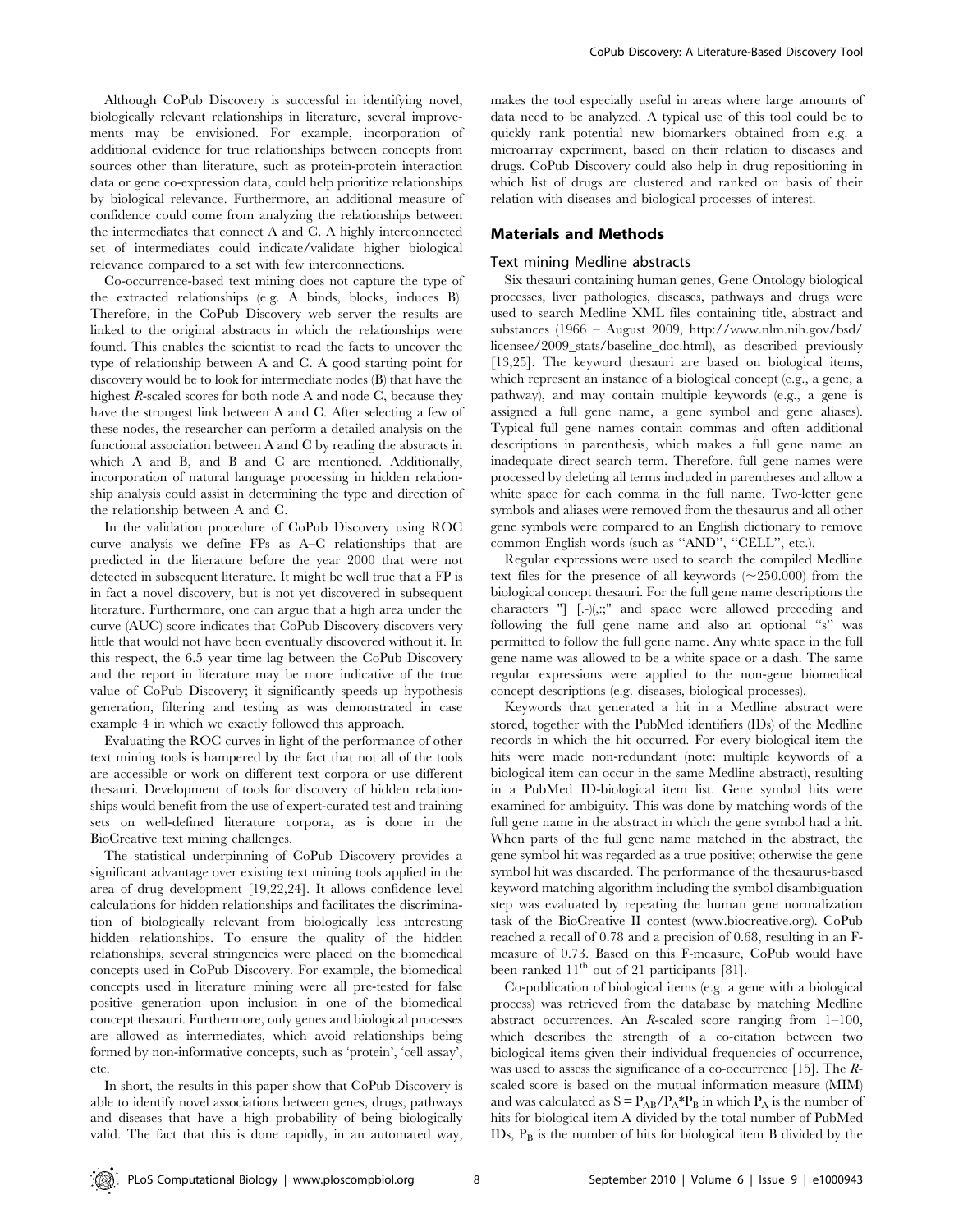total number of PubMed IDs, and  $P_{AB}$  is the number of cooccurrences between biological item A and biological item B divided by the total number of PubMed IDs. The relative score R is produced as a log10 conversion of S ( $R = {}^{10}$ log S) and the 1–100 scaled-log-transformed relative score (*R*-scaled score) as  $R' = 1+$ 99 \*  $(R - R_{min})/(R_{max} - R_{min})$ , where  $R_{min}$  and  $R_{max}$  are the lowest and highest R values present in the biological item copublication list, respectively. A high R-scaled score indicates that if two biological concepts occur in literature they are often published together, this in contrast to a low  $R$ -scaled score which indicates that two biological concepts often occur separately in literature and less often together. Based on previous experiences using CoPub for the interpretation of microarray data, an R-scaled score of above 40 can be regarded as biologically significant.

The scoring of hidden relationships between biomedical concepts was adapted from Wren's minimal MIM (MMIM) model [82] where we used an R-scaled score instead of a MIM score. The strength of the hidden relationship between A and C is calculated using the R-scaled scores between A and B, and between B and C. This inferred R-scaled (Ri) score between A and  $C$  is calculated by summation of the  $R$ -scaled scores over the intermediates B, taking the lowest score in each pair (AB, BC), and dividing by the number of intermediates (Figure 1).

# Bibliographic prediction and validation by literature partitioning

Medline was divided into two sets (Figure 2). One set, the background set, contained abstracts published before the year 2000. The second set, the test set, contained abstracts published from the year 2000 up to May 1, 2007. Biomedical concept pairs were formed from the background set, using the following criteria: 1) The members of the pair do not co-occur in any abstract. 2) Each member of the pair occurs in at least 10 distinct abstracts. 3) The members share at least 5 intermediates.

The test set was then used to evaluate whether the pairs from the background set had a true relationship or not. A true relationship for a pair (TP) was defined using the following criteria: 1) The pair should have at least 3 co-occurrences in the test set. 2) The R-scaled score for this pair should be  $>40$ . All other pairs (FP) were regarded as not having a true relationship. CoPub Discovery was then evaluated for the ability to predict TPs from the background set.

To this end an inferred R-scaled (Ri) score was calculated for each pair of the background set and the performance of CoPub Discovery of separating TP from FP relationships was measured with ROC curves generated by varying the Ri threshold. The area under the curve (AUC) of the ROC curve is equal to the

#### References

- 1. Andrade MA, Bork P (2000) Automated extraction of information in molecular biology. FEBS Lett 476: 12–17.
- 2. Jensen LJ, Saric J, Bork P (2006) Literature mining for the biologist: from information retrieval to biological discovery. Nat Rev Genet 7: 119–129.
- 3. Andrade MA, Valencia A (1998) Automatic extraction of keywords from scientific text: application to the knowledge domain of protein families. Bioinformatics 14: 600–607.
- 4. Raychaudhuri S, Schutze H, Altman RB (2002) Using text analysis to identify functionally coherent gene groups. Genome Res 12: 1582–1590.
- 5. Perez AJ, Perez-Iratxeta C, Bork P, Thode G, Andrade MA (2004) Gene annotation from scientific literature using mappings between keyword systems. Bioinformatics 20: 2084–2091.
- 6. Homayouni R, Heinrich K, Wei L, Berry MW (2005) Gene clustering by latent semantic indexing of MEDLINE abstracts. Bioinformatics 21: 104–115.
- 7. Daraselia N, Yuryev A, Egorov S, Novichkova S, Nikitin A, et al. (2004) Extracting human protein interactions from MEDLINE using a full-sentence parser. Bioinformatics 20: 604–611.

probability that a method will rank a randomly chosen positive instance higher than a randomly chosen negative one [83].

To allow comparison of CoPub Discovery with other literaturebased discovery tools we have made the validation data of CoPub Discovery (ROC curve analyses) available in supplementary Table S1. Furthermore, we provide a web service with which the thesauri and publication data can be downloaded. The web server and web service implementation of the method described in this paper, CoPub Discovery, is available at http://www.copub.org.

#### In vitro cell proliferation, viability and apoptosis assays

Damnacanthal (3-Hydroxy-1-methoxyanthraquinone-2-aldehyde), Merck Biosciences, Cat.No. 251650. 3,4-Dephostatin (3,4-Dihydroxy-N-methyl-N-nitrosoaniline), Merck Biosciences, Cat.No. 263202. Cell proliferation assays were performed with human peripheral blood mononuclear cells (PBMCs), stimulated with CD3 (OKT3)/CD28 (pelicluster CD28 clone CLB-CD28/1, Sanquin, the Netherlands) antibodies at a concentration of 125 ng/ml and 250 ng/ml respectively in the presence or absence of compounds. Proliferation was determined after 3 days via <sup>3</sup>Hthymidin incorporation for 24 hours. Viability of PBMCs was measured by Alamar Blue cell viability assay (Molecular Probes/ Invitrogen, Eugene, OR). Apoptosis of PBMCs was measured using caspase GLO 3/7 activity assay (Promega, Madison, WI).

### Supporting Information

Table S1 ROC curve data used to validate CoPub Discovery -This supplementary table contains the raw data of the ROC curve analysis to validate CoPub Discovery for Disease-Gene, Drug-Disease and Drug-Biological Process hidden relationships, for several B-node inclusion criteria. The true positive rate (TPR) was calculated as: TPR = TP/TP+FN, and the false positive rate (FPR) was calculated as: FPR = FP/FP+TN (TP = True positive,  $FN = False$  negative,  $FP = False$  positive and  $TN = True$  negative). Found at: doi:10.1371/journal.pcbi.1000943.s001 (0.17 MB XLS)

### Acknowledgments

The authors thank SARA Computing and Networking Services (Amsterdam, The Netherlands) for updating and maintaining our CoPub database and the CoPub Discovery web server, which was made possible by grants received from the Netherlands Bioinformatics Centre (NBIC) under the BioAssist program. We thank Dr Ton Rullmann and Dr Ross McGuire for critical reading the manuscript and their valuable suggestions.

#### Author Contributions

Conceived and designed the experiments: RF RS RvS JdV WA. Performed the experiments: MvV. Analyzed the data: RF. Wrote the paper: RF WA.

- 8. Shatkay H, Edwards S, Wilbur WJ, Boguski M (2000) Genes, themes and microarrays: using information retrieval for large-scale gene analysis. Proc Int Conf Intell Syst Mol Biol 8: 317–328.
- 9. Jenssen TK, Laegreid A, Komorowski J, Hovig E (2001) A literature network of human genes for high-throughput analysis of gene expression. Nat Genet 28: 21–28.
- 10. Chaussabel D, Sher A (2002) Mining microarray expression data by literature profiling. Genome Biol 3: RESEARCH0055.
- 11. Blaschke C, Oliveros JC, Valencia A (2001) Mining functional information associated with expression arrays. Funct Integr Genomics 1: 256–268.
- 12. Raychaudhuri S, Chang JT, Imam F, Altman RB (2003) The computational analysis of scientific literature to define and recognize gene expression clusters. Nucleic Acids Res 31: 4553–4560.
- 13. Frijters R, Verhoeven S, Alkema W, van Schaik R, Polman J (2007) Literaturebased compound profiling: application to toxicogenomics. Pharmacogenomics 8: 1521–1534.
- 14. Frijters R, Fleuren W, Toonen EJ, Tuckermann JP, Reichardt HM, et al. (2010) Prednisolone-induced differential gene expression in mouse liver carrying wild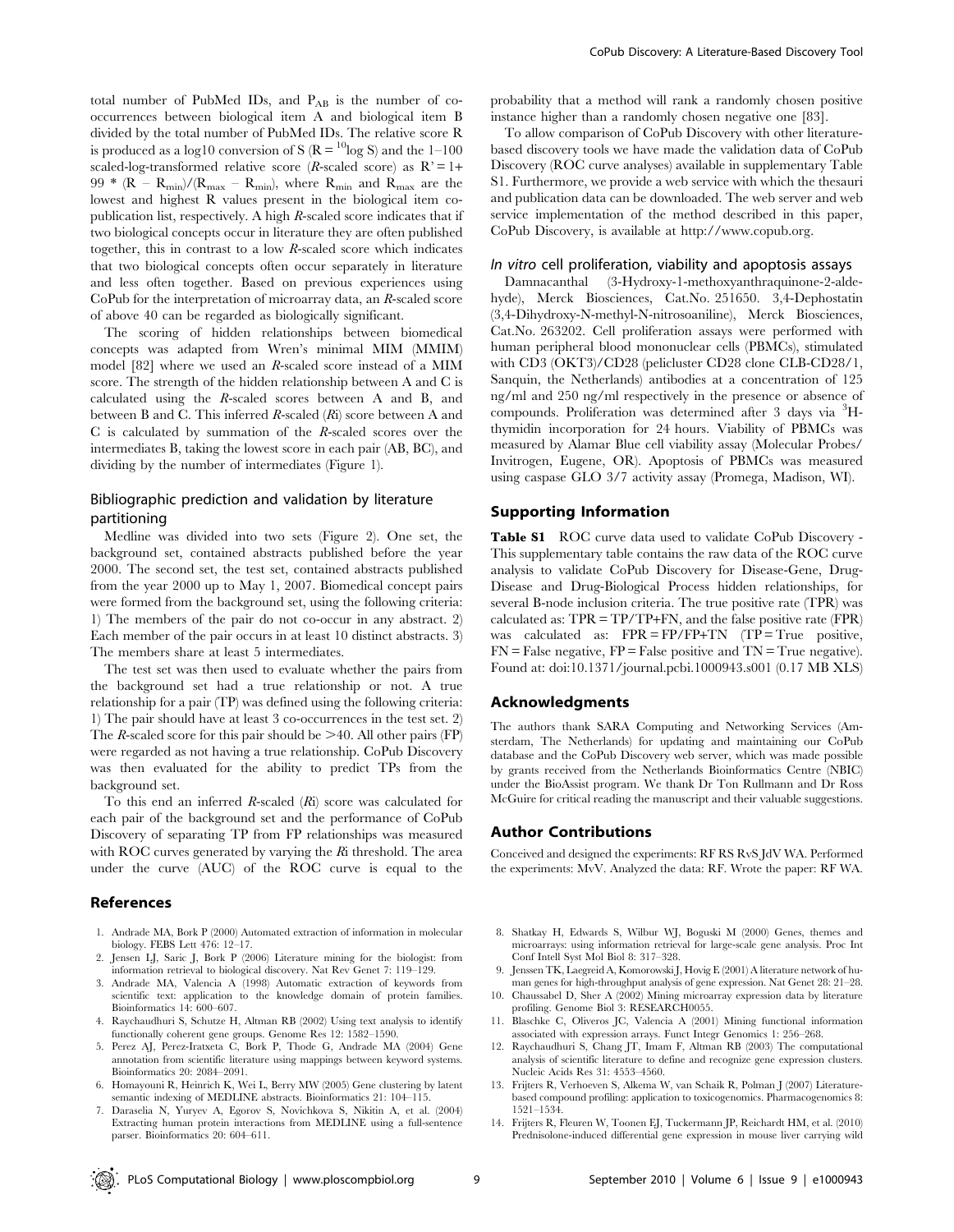type or a dimerization-defective glucocorticoid receptor. BMC Genomics 11: 359.

- 15. Alako BT, Veldhoven A, van Baal S, Jelier R, Verhoeven S, et al. (2005) CoPub Mapper: mining MEDLINE based on search term co-publication. BMC Bioinformatics 6: 51.
- 16. Swanson DR (1986) Fish oil, Raynaud's syndrome, and undiscovered public knowledge. Perspect Biol Med 30: 7–18.
- 17. DiGiacomo RA, Kremer JM, Shah DM (1989) Fish-oil dietary supplementation in patients with Raynaud's phenomenon: a double-blind, controlled, prospective study. Am J Med 86: 158–164.
- 18. Smalheiser NR, Swanson DR (1998) Using ARROWSMITH: a computerassisted approach to formulating and assessing scientific hypotheses. Comput Methods Programs Biomed 57: 149–153.
- 19. Hristovski D, Peterlin B, Mitchell JA, Humphrey SM (2003) Improving literature based discovery support by genetic knowledge integration. Stud Health Technol Inform 95: 68–73.
- 20. Swanson DR, Smalheiser NR (1997) An interactive system for finding complementary literatures: A stimulus to scientific discovery. Artif Intell 91: 183–203.
- 21. Wren JD, Bekeredjian R, Stewart JA, Shohet RV, Garner HR (2004) Knowledge discovery by automated identification and ranking of implicit relationships. Bioinformatics 20: 389–398.
- 22. Yetisgen-Yildiz M, Pratt W (2006) Using statistical and knowledge-based approaches for literature-based discovery. J Biomed Inform 39: 600–611.
- 23. Jelier R, Schuemie MJ, Veldhoven A, Dorssers LC, Jenster G, et al. (2008) Anni 2.0: a multipurpose text-mining tool for the life sciences. Genome Biol 9: R96.
- 24. Fuller SS, Revere D, Bugni PF, Martin GM (2004) A knowledgebase system to enhance scientific discovery: Telemakus. Biomed Digit Libr 1: 2.
- 25. Frijters R, Heupers B, van Beek P, Bouwhuis M, van Schaik R, et al. (2008) CoPub: a literature-based keyword enrichment tool for microarray data analysis. Nucleic Acids Res 36: W406–410.
- 26. Rapoport B, McLachlan SM (2007) The thyrotropin receptor in Graves' disease. Thyroid 17: 911–922.
- 27. Weetman AP (2003) Autoimmune thyroid disease: propagation and progression. Eur J Endocrinol 148: 1–9.
- 28. Nielsen C, Hansen D, Husby S, Jacobsen BB, Lillevang ST (2003) Association of a putative regulatory polymorphism in the PD-1 gene with susceptibility to type 1 diabetes. Tissue Antigens 62: 492–497.
- 29. Prokunina L, Padyukov L, Bennet A, de Faire U, Wiman B, et al. (2004) Association of the PD-1.3A allele of the PDCD1 gene in patients with rheumatoid arthritis negative for rheumatoid factor and the shared epitope. Arthritis Rheum 50: 1770–1773.
- 30. Newby PR, Roberts-Davies EL, Brand OJ, Heward JM, Franklyn JA, et al. (2007) Tag SNP screening of the PDCD1 gene for association with Graves' disease. Clin Endocrinol (Oxf) 67: 125–128.
- 31. Hayashi M, Kouki T, Takasu N, Sunagawa S, Komiya I (2008) Association of an A/C single nucleotide polymorphism in programmed cell death-ligand 1 gene with Graves' disease in Japanese patients. Eur J Endocrinol 158: 817–822.
- 32. Vandenborre K, Van Gool SW, Kasran A, Ceuppens JL, Boogaerts MA, et al. (1999) Interaction of CTLA-4 (CD152) with CD80 or CD86 inhibits human Tcell activation. Immunology 98: 413–421.
- 33. Vaidya B, Oakes EJ, Imrie H, Dickinson AJ, Perros P, et al. (2003) CTLA4 gene and Graves' disease: association of Graves' disease with the CTLA4 exon 1 and intron 1 polymorphisms, but not with the promoter polymorphism. Clin Endocrinol (Oxf) 58: 732–735.
- 34. Yung E, Cheng PS, Fok TF, Wong GW (2002) CTLA-4 gene A-G polymorphism and childhood Graves' disease. Clin Endocrinol (Oxf) 56: 649–653.
- 35. Ito T, Ueno T, Clarkson MR, Yuan X, Jurewicz MM, et al. (2005) Analysis of the role of negative T cell costimulatory pathways in CD4 and CD8 T cellmediated alloimmune responses in vivo. J Immunol 174: 6648–6656.
- 36. Olive D (2006) [Lymphocyte coreceptors]. Med Sci (Paris) 22: 1069–1074.
- 37. Puozzo C, Panconi E, Deprez D (2002) Pharmacology and pharmacokinetics of milnacipran. Int Clin Psychopharmacol 17 (Suppl 1): S25–35.
- 38. Briley M, Prost JF, Moret C (1996) Preclinical pharmacology of milnacipran. Int Clin Psychopharmacol 11 (Suppl 4): 9–14.
- 39. Briley M (2004) Clinical experience with dual action antidepressants in different chronic pain syndromes. Hum Psychopharmacol 19 (Suppl 1): S21–25.
- 40. Kamata M, Takahashi H, Naito S, Higuchi H (2004) Effectiveness of milnacipran for the treatment of chronic pain: a case series. Clin Neuropharmacol 27: 208–210.
- 41. Goodman WK (1999) Obsessive-compulsive disorder: diagnosis and treatment. J Clin Psychiatry 60 (Suppl 18): 27–32.
- 42. Njung'e K, Handley SL (1991) Effects of 5-HT uptake inhibitors, agonists and antagonists on the burying of harmless objects by mice; a putative test for anxiolytic agents. Br J Pharmacol 104: 105–112.
- 43. Ichimaru Y, Egawa T, Sawa A (1995) 5-HT1A-receptor subtype mediates the effect of fluvoxamine, a selective serotonin reuptake inhibitor, on marble-burying behavior in mice. Jpn J Pharmacol 68: 65–70.
- 44. Dell'Osso B, Nestadt G, Allen A, Hollander E (2006) Serotonin-norepinephrine reuptake inhibitors in the treatment of obsessive-compulsive disorder: A critical review. J Clin Psychiatry 67: 600–610.
- 45. Denys D, van der Wee N, van Megen HJ, Westenberg HG (2003) A double blind comparison of venlafaxine and paroxetine in obsessive-compulsive disorder. J Clin Psychopharmacol 23: 568–575.
- 46. Sugimoto Y, Tagawa N, Kobayashi Y, Hotta Y, Yamada J (2007) Effects of the serotonin and noradrenaline reuptake inhibitor (SNRI) milnacipran on marble burying behavior in mice. Biol Pharm Bull 30: 2399–2401.
- 47. Inazu M, Takeda H, Matsumiya T (2003) Functional expression of the norepinephrine transporter in cultured rat astrocytes. J Neurochem 84: 136–144.
- 48. Vaishnavi SN, Nemeroff CB, Plott SJ, Rao SG, Kranzler J, et al. (2004) Milnacipran: a comparative analysis of human monoamine uptake and transporter binding affinity. Biol Psychiatry 55: 320–322.
- 49. McDougle CJ, Epperson CN, Price LH, Gelernter J (1998) Evidence for linkage disequilibrium between serotonin transporter protein gene (SLC6A4) and obsessive compulsive disorder. Mol Psychiatry 3: 270–273.
- 50. Miguita K, Cordeiro Q, Shavitt RG, Miguel EC, Vallada H (2006) Association study between the 1287 A/G exonic polymorphism of the norepinephrine transporter (NET) gene and obsessive-compulsive disorder in a Brazilian sample. Rev Bras Psiquiatr 28: 158–159.
- 51. Kajinami K, Takekoshi N, Saito Y (2003) Pitavastatin: efficacy and safety profiles of a novel synthetic HMG-CoA reductase inhibitor. Cardiovasc Drug Rev 21: 199–215.
- 52. Mukhtar RY, Reid J, Reckless JP (2005) Pitavastatin. Int J Clin Pract 59: 239–252.
- 53. Nicholson AC, Hajjar DP, Zhou X, He W, Gotto AM, Jr., et al. (2007) Antiadipogenic action of pitavastatin occurs through the coordinate regulation of PPARgamma and Pref-1 expression. Br J Pharmacol 151: 807–815.
- 54. Shao D, Lazar MA (1997) Peroxisome proliferator activated receptor gamma, CCAAT/enhancer-binding protein alpha, and cell cycle status regulate the commitment to adipocyte differentiation. J Biol Chem 272: 21473–21478.
- 55. Tamori Y, Masugi J, Nishino N, Kasuga M (2002) Role of peroxisome proliferator-activated receptor-gamma in maintenance of the characteristics of mature 3T3-L1 adipocytes. Diabetes 51: 2045–2055.
- 56. Gordon S, Taylor PR (2005) Monocyte and macrophage heterogeneity. Nat Rev Immunol 5: 953–964.
- 57. Imhof BA, Aurrand-Lions M (2004) Adhesion mechanisms regulating the migration of monocytes. Nat Rev Immunol 4: 432–444.
- 58. Shokawa T, Yoshizumi M, Yamamoto H, Omura S, Toyofuku M, et al. (2006) Induction of heme oxygenase-1 inhibits monocyte chemoattractant protein-1 mRNA expression in U937 cells. J Pharmacol Sci 100: 162–166.
- 59. Kaneyuki U, Ueda S, Yamagishi S, Kato S, Fujimura T, et al. (2007) Pitavastatin inhibits lysophosphatidic acid-induced proliferation and monocyte chemoattractant protein-1 expression in aortic smooth muscle cells by suppressing Rac-1-mediated reactive oxygen species generation. Vascul Pharmacol 46: 286–292.
- 60. Morikawa S, Takabe W, Mataki C, Kanke T, Itoh T, et al. (2002) The effect of statins on mRNA levels of genes related to inflammation, coagulation, and vascular constriction in HUVEC. Human umbilical vein endothelial cells. J Atheroscler Thromb 9: 178–183.
- 61. Han J, Zhou X, Yokoyama T, Hajjar DP, Gotto AM, Jr., et al. (2004) Pitavastatin downregulates expression of the macrophage type B scavenger receptor, CD36. Circulation 109: 790–796.
- 62. Pelton PD, Zhou L, Demarest KT, Burris TP (1999) PPARgamma activation induces the expression of the adipocyte fatty acid binding protein gene in human monocytes. Biochem Biophys Res Commun 261: 456–458.
- 63. Tomiyama K, Nishio E, Watanabe Y (1999) Both wortmannin and simvastatin inhibit the adipogenesis in 3T3-L1 cells during the late phase of differentiation. Jpn J Pharmacol 80: 375–378.
- 64. Sugiyama M, Kodama T, Konishi K, Abe K, Asami S, et al. (2000) Compactin and simvastatin, but not pravastatin, induce bone morphogenetic protein-2 in human osteosarcoma cells. Biochem Biophys Res Commun 271: 688–692.
- 65. Tabata T, Mine S, Kawahara C, Okada Y, Tanaka Y (2003) Monocyte chemoattractant protein-1 induces scavenger receptor expression and monocyte differentiation into foam cells. Biochem Biophys Res Commun 305: 380–385.
- 66. Hajer GR, van Haeften TW, Visseren FL (2008) Adipose tissue dysfunction in obesity, diabetes, and vascular diseases. Eur Heart J 29: 2959–2971.
- 67. Kakeya H, Imoto M, Takahashi Y, Naganawa H, Takeuchi T, et al. (1993) Dephostatin, a novel protein tyrosine phosphatase inhibitor produced by Streptomyces. II. Structure determination. J Antibiot (Tokyo) 46: 1716–1719.
- 68. Faltynek CR, Schroeder J, Mauvais P, Miller D, Wang S, et al. (1995) Damnacanthal is a highly potent, selective inhibitor of p56lck tyrosine kinase activity. Biochemistry 34: 12404–12410.
- 69. Hiramatsu T, Imoto M, Koyano T, Umezawa K (1993) Induction of normal phenotypes in ras-transformed cells by damnacanthal from Morinda citrifolia. Cancer Lett 73: 161–166.
- 70. Imoto M, Kakeya H, Sawa T, Hayashi C, Hamada M, et al. (1993) Dephostatin, a novel protein tyrosine phosphatase inhibitor produced by Streptomyces. I. Taxonomy, isolation, and characterization. J Antibiot (Tokyo) 46: 1342–1346.
- 71. Kola I, Landis J (2004) Can the pharmaceutical industry reduce attrition rates? Nat Rev Drug Discov 3: 711–715.
- 72. Fischer HP (2005) Towards quantitative biology: integration of biological information to elucidate disease pathways and to guide drug discovery. Biotechnol Annu Rev 11: 1–68.